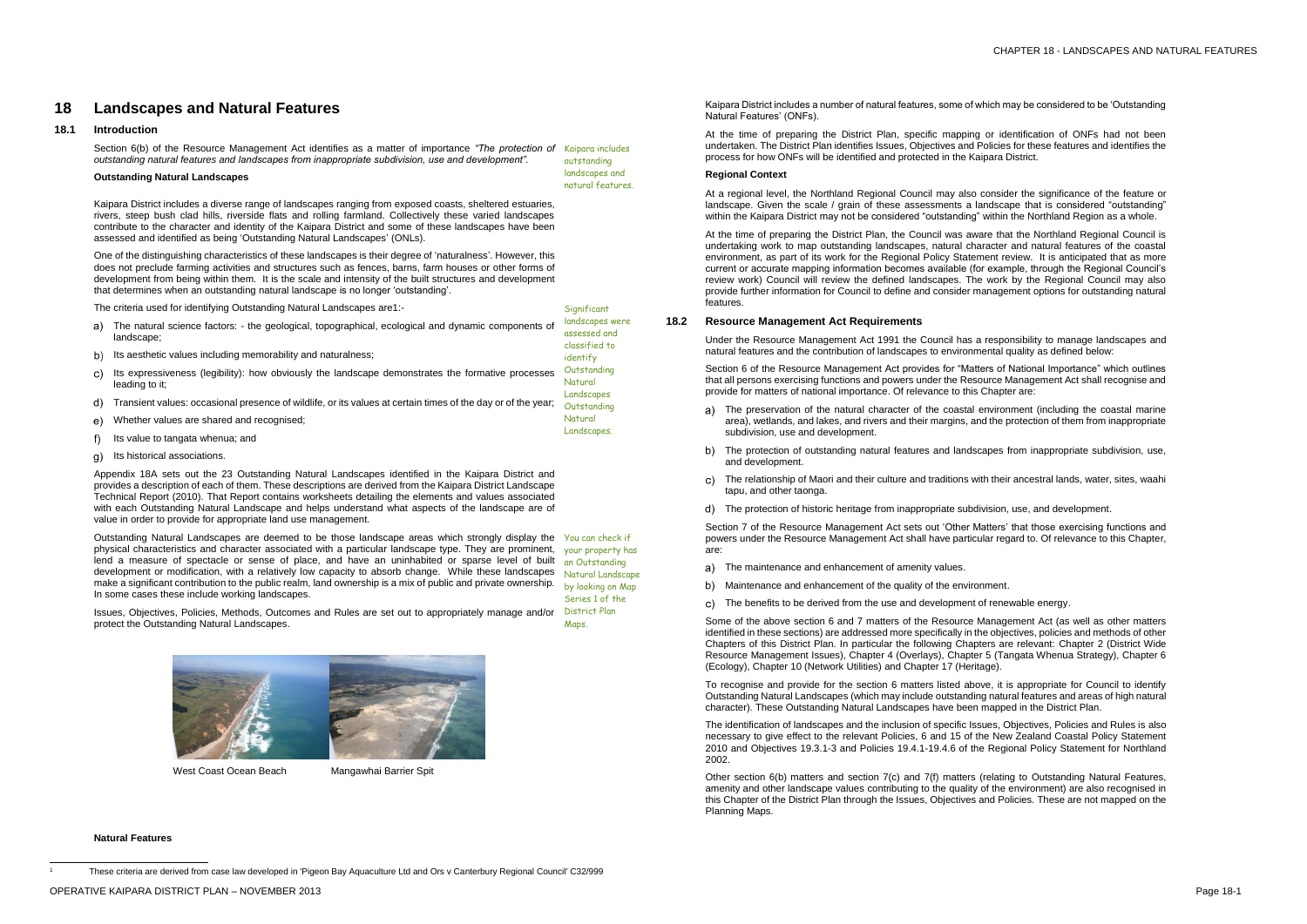# **18.3 How to Use This Chapter of the District Plan**

This Chapter contains specific Issues, Objectives and Policies to recognise landscape values and protect This Chapter outstanding landscapes.

While this Chapter does contain Methods, it does not contain 'Rules'. The Outcomes sought by this Chapter (how the objectives and policies are implemented) are to be achieved through land use and subdivision rules including assessment criteria for resource consent and performance standards in the Chapters in Part B.

As long as a proposed activity meets the performance standards of the relevant Zone Chapter, landowners do not need to consider this Chapter. However, if a proposed development, new land use or subdivision requires resource consent under the relevant Part B Chapter of the District Plan, you may need to give consideration to this Chapter, particularly on how your proposal contributes to achieving the objectives and policies of this Chapter.

- $\boxtimes$  Whether you have an Outstanding Natural Landscape on your property as this will set different performance standards for your property (identified in Part B of the Plan);
- $\boxtimes$  That the proposed activity meets the performance standards for the relevant zone (if it does you don't need to refer to this Chapter);
- $\boxtimes$  If you do require a resource consent, review the assessment criteria to confirm if they include  $M_{\text{qps}}$ consideration of impacts on landscape/natural feature values (if they don't and your activity is a 'restricted discretionary activity, you don't need to refer to this Chapter);

Before you use this Chapter of the Plan, please check:

Otherwise you do need to consider this Chapter and how your proposal meets the relevant objectives and policies.

Issues, Objectives and Policies within each Chapter of the Plan are presented in no particular order of importance.

contains specific issues, objectives and policies to recognise and protect values of landscapes and natural features

You can check if your property has an Outstanding Natural Landscape mapped on it. Look on Map Series 2 of the District Plan

- 'Preservation of natural or cultural heritage';
- 'Environmental benefit'; or
- 'Integrated development'.

It is also important to remember that you may want to use this Chapter if you are proposing to seek one of the following types of subdivision as it will assist you in determining whether areas on your land have landscape value for an 'environmental benefit': If your proposal is for an activity (development)

The provisions in this chapter prevail over the Resource Management (National Environmental Standards for Plantation Forestry) Regulations 2017 on relation to plantation forestry activities and transfers into the rules over landscapes as it appears in all the District Plan zones.

that meets the Performance Standards for the relevant Zone Chapter, you don't need to consider this Chapter

# **18.4 Landscapes and Natural Features Issues**

### **18.4.1 Inappropriate subdivision, use and development has the potential to threaten the values of Outstanding Natural Landscapes.**

*The spiritual, cultural, amenity, ecological, geological and scientific values that make individual features and landscapes outstanding, have the potential to be adversely affected or in some cases permanently lost or degraded by inappropriate subdivision, use and development. Generally, Outstanding Natural Landscapes have lower capacity to absorb change.*

*Subdivision, use and development can be inappropriate due to the level of modification of the landscape and associated reduction in naturalness. Buildings and other structures have the potential to change Outstanding Natural Landscapes through inappropriate siting, character design, scale and form; or by the location and extent of earthworks and vegetation clearance, and inappropriate planting. Conversely good design, the appropriate location of built structures and elements together with good land management practices may allow the character and values of such landscapes to be protected.*

*The cumulative effects of all types of subdivision, use and development can progressively change Outstanding Natural Landscapes. These changes include positive cumulative effects such as those associated with environmental restoration activities while other land use changes can have adverse cumulative effects associated with the loss of natural character as built structures and elements become more prevalent.*

**18.4.2 The need to identify and protect Outstanding Natural Landscapes from inappropriate subdivision, use and development while also providing for the social and economic well-being of the District's people and communities.**

*Some people have a perception that the identification of an Outstanding Natural Landscape on a property detracts from the value and development potential of the property. Such landscapes have the potential to make a significant contribution to the value of land and contribute to economic development, e.g. through increased opportunities for recreation and tourism activities or encouraging people to live and work within or near distinctive or iconic landscapes.* 

*Much of the District's landscape is a working landscape that changes over time and includes pastoral land where structures such as fences, farmhouses, barns, pump-houses, utilities and land management practices form part of the working landscape.* 

*Other industries that may also value resources in or near these areas include extractive industries (due to the presence of a mineral resource) and new significant infrastructure such as renewable energy*  developments. As an example of the former, Bald Rock is a resource that has had a long history of *quarrying. The underpinning volcanic dacite geology of Bald Rock gives the feature its striking geomorphic character but is also a potential source of valuable building and construction material for the district and the wider region (due to its very slow weathering characteristics). There is an acknowledged shortage of aggregate and mineral resources for building and construction in the wider region and the Plan recognises the importance of managed mineral extraction to the social and economic wellbeing of the District (see outcome 2.7.12 and associated provisions).*

*There needs to be a careful balance between the protection of Outstanding Natural Landscapes and use of these resources (to provide for social and economic wellbeing) in achieving sustainable management.* 

**18.4.3 Inappropriate subdivision, use and development on land outside Outstanding Natural Landscapes may adversely affect the values and characteristics of the Outstanding Natural Landscape.**

*Council is required to manage Outstanding Natural Landscapes in a way that identifies and protects their values from the adverse effects of inappropriate subdivision, use and development. Some activities outside an Outstanding Natural Landscape may generate effects on, an Outstanding Natural Landscape.*

## **18.4.4 There are natural features in the District that are likely to be of outstanding value. However their values and extent and the risks to these features are currently not well understood.**

*The spiritual, cultural, ecological, geological and scientific values that contribute to outstanding natural features have the potential to be adversely affected or in some cases permanently lost or degraded by inappropriate subdivision, use and development. Some of these features are identified and included in the mapped Outstanding Natural Landscapes. However, other natural features have been identified (for example through the Geopreservation Society's inventory). Currently, there is limited information on the extent of these features and the extent to which current resource use is threatening their values.* 

### **18.4.5 The need to recognise and maintain a diversity of landscape types.**

*The Kaipara District contains a number of distinctive, 'iconic' and cultural landscapes contributing to amenity and the quality of the environment. Retaining the District's distinctive landscape character relies on managing landscape values (including those outside Outstanding Natural Landscapes) and maintaining strong representation of landscape types. It also involves maintaining and enhancing the key characteristics that define and contribute more broadly to the District's identity. However, it is important to recognise that these landscapes are often working environments undergoing change and used for a variety of purposes.* 

*The District Plan needs to manage the effects of activities in a way that recognises and maintains the range and variety of distinctive landscapes (including cultural landscapes) that distinguish Kaipara recognising that some types are less well-represented than others.* 

*The District's landscapes are also protected through the voluntary efforts of landowners and the Council wishes to foster this type of support.*

*Some elements of the physical environment that contribute to landscape values overlap with other resource values and are more specifically addressed in other Chapters of the District Plan (particularly Chapters 4, 5, 6, and 17).*

# **18.4.6 Adjoining District Councils are at different stages of identifying outstanding natural landscape, natural features and other landscape values, and have different approaches to protecting and managing those areas. Those differences have the potential to diminish the coherence and value of the broader landscape entity.**

*Adjoining Councils have not identified Outstanding Natural Landscapes and features n a consistent way. This may result in the degradation or destruction of such features and landscapes over time and cross boundary management issues i.e. the recognition and management of landscape values of the Brynderwyns differs between the districts that this feature spans.*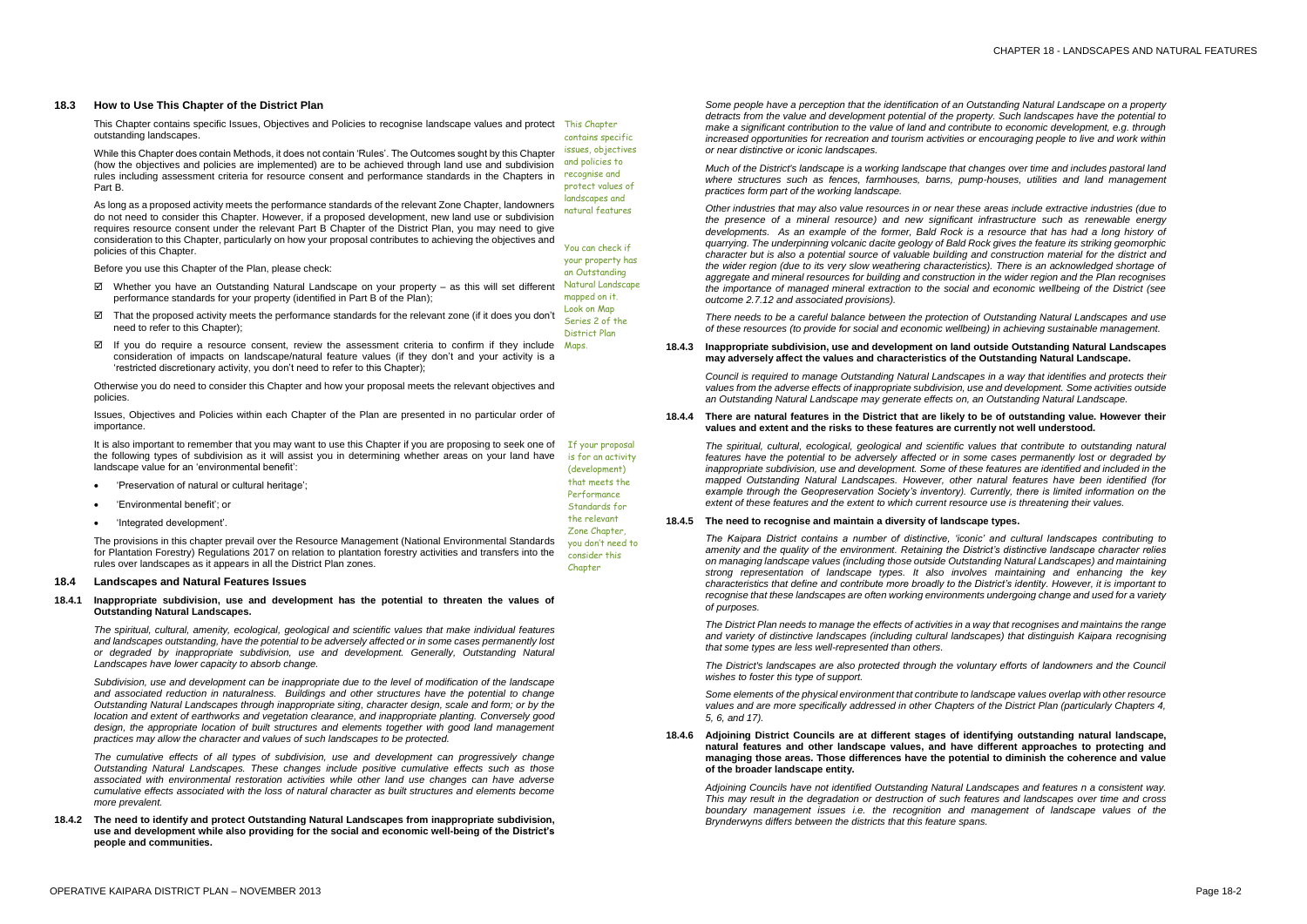# **18.5 Landscapes and Natural Features Objectives**

- **18.5.1 To protect Outstanding Natural Landscapes from inappropriate subdivision, use and development,**  Issues 18.4.1, **including in terms of the type, scale, design, intensity and location of any subdivision, use and development.** 18.4.2 and 18.4.3
- **18.5.2 To identify outstanding natural features in the District and determine the most appropriate methods** Issue 18.4.4 **to protect such features from inappropriate subdivision, use and development.**
- **18.5.3 To encourage the active management, enhancement, and voluntary protection of landscapes by**  Issues 18.4.1, **private land owners by utilising regulatory incentives and non-regulatory methods.** 18.4.4 and 18.4.5
- **18.5.4 To maintain the distinctiveness, diversity and complexity and sense of place of landscapes across**  Issue 18.4.5 **the District.** Issue 18.4.6

### **18.6 Landscapes and Natural Features Policies**

- **18.6.1 To recognise and protect Outstanding Natural Landscapes from inappropriate subdivision, use and** Objective 18.5.1 **development by:** Objective 18.5.3
	- a) Identifying and confirming the extent, values and characteristics of Outstanding Natural Landscapes; Objective 18.5.4
	- b) Protecting natural and physical features and natural systems (such as landforms, indigenous vegetation and watercourses) that contribute to the character and values of Outstanding Natural Landscapes:
	- $\mathsf{c})$ Managing the potential adverse effects of activities including earthworks, vegetation clearance and the location, scale, design and external appearance of buildings structures and accessways;
	- Protecting the character and values of features and landscapes by managing the potential significant d). adverse effects of locating inappropriate significant built elements outside Outstanding Natural Landscapes;
	- Recognising the importance of views of Outstanding Natural Landscapes;
	- Avoiding significant adverse effects that would compromise the values and characteristics of  $f$ ) Outstanding Natural Landscapes, particularly when viewed from public places including public roads;
	- Recognising the on-going contribution to the social and economic wellbeing of the District derived from activities and maintaining appropriate opportunities for these within Outstanding Natural Landscapes. These activities include farming, forestry operations and renewable energy activities and associated electricity transmission activities; and
	- Encouraging and recognising the wider benefits of sensitive development that protects Outstanding Natural Landscapes.

*The Council has recognised and protected Outstanding Natural Landscapes in the District and has mapped them.*

**18.6.2 To consider, at the time of resource consent applications, the potential adverse effects of Objective 18.5.4 subdivision, use and development on landscape values and the diversity of landscape types.**

### 18.6.3 Working with neighbouring local authorities to provide a consistent approach to the identification, Objective 18.5.1 **protection and management of Outstanding Natural Landscapes and Outstanding Natural Features.**

*Subdivision, use and development within Outstanding Natural Landscapes will be managed so that the key physical characteristics and values that make up each individual landscape will be protected (as identified in Appendix 18A and the worksheets of the Kaipara District Landscape Technical Report 2010) from inappropriate subdivision, use and development. The impact of different activities on Outstanding Natural Landscapes will vary depending on the sensitivity of the landscape to a proposed activity. While generally, Outstanding Natural Landscapes have lower capacity to absorb change, this does not preclude built structures and elements or other land use activities where appropriate. The key focus is protecting the identified values of the Outstanding Natural Landscapes. However, it is recognised that there are other 'competing' policy directions such as the National Policy Statement on Renewable Energy that also need to be taken into account. When considering the effects of activities on these landscapes reference also needs to be had to Appendix 18B which contains assessment criteria.* 

*Subdivision boundaries and the alignment and location of network utilities (including roading networks) should recognise natural topography, important natural features, views and patterns of the landscape to appropriately avoid adverse effects on landscape values.*

*Enhancing existing environmental systems will be encouraged. For example, this may include extending areas of existing indigenous vegetation to provide ecological linkages and strengthen landscape patterns, and integrating elements such as waterways with subdivision, use and development. Activities which have the potential for adverse effects on these Outstanding Natural Landscapes will be subject to management through the Plan.* 

*In assessing applications for resource consent for subdivision, use and development consideration will be given to the benefits of the proposal in terms of the protection and enhancement of scientific, geological and landscape values being offered. This could be by way of voluntary protection measures, covenant,* 

*consent notices or financial contributions. For example the use of covenants to control the volume and extent of land disturbance activities, protection of indigenous vegetation, design and external appearance and location of, accessways, buildings and structures including signage, lighting and fencing.*

*Recognising that much of the District's amenity, character and sense of place is derived from working*  landscapes and environments it is important to expect that there will be on-going change, use and *development in these areas. The Council will consider the visual and landscape effects of those activities requiring resource consent, in particular to recognise and maintain the range and variety of distinctive landscapes (including cultural landscapes), amenity, character and sense of place.*

*In assessing applications for resource consent for subdivision, use and development consideration will be given to the impact that the development may have on the diversity of landscape types within the District.*

*Several of Kaipara District's Outstanding Natural Landscapes traverse boundaries with Far North, Whangarei and Auckland Council's boundaries. In order to address cross boundary issues an integrated*  management approach is necessary to facilitate the identification, protection and management of *Outstanding Natural Landscapes through District Plan Methods and Other Methods. Inconsistent identification of Outstanding Natural Landscapes will result in inconsistent management of inappropriate development and adverse environmental effects.*

*Collaborative investigation and assessment of Outstanding Natural Features, with other local Northland local authorities and the Auckland Council will enable Council to identify and as appropriate map and protect these features in a consistent manner to adjoining Districts, providing improved certainty for the environmental outcomes of their management and ensuring consistency in approach for users of the Plan.*

Objective 18.5.2

Objective 18.5.4

### **18.6.4 To encourage the voluntary protection and enhancement of Outstanding Natural Landscapes** Objective 18.5.3 **recognising the benefits afforded to the wider community by these actions.**

*Outstanding Natural Landscapes are often located within or include private property. The support of land owners and their appreciation of the values and sensitivities of Outstanding Natural Landscapes is therefore an important facet of sustainable management of the District's landscape resource.* 

*Kaipara District Council will encourage opportunities for private landowner benefits in recognition of the wider public benefit of scheduling Outstanding Natural Landscapes in private property. For example, Council will provide financial incentives through the Biodiversity Fund and through provisions of environmental benefit subdivision for protection of Outstanding Natural Landscapes.*

### **18.7 Methods**

# **18.7.1 District Plan Methods**

- **Outstanding Natural Landscapes are identified in Map Series 2 and a description of their individual values and characteristics is provided in Appendix 18A. Subdivision, use and development rules, performance standards and specific assessment criteria are included in the Plan to provide for the protection of these Outstanding Natural Landscapes.**
- **Investigation to determine the geographic location of natural features in the District and an assessment and evaluation of their significance to determine the extent to which they need to be recognised and provided for.**
- **Investigating additional development rights if areas of Outstanding Natural Landscapes on private property are permanently protected.**
- **Investigating the development of Transferrable Development Rights to provide additional development rights where the subject land is not capable of absorbing further development.**
- **Additional assessment criteria (in the Zone Chapters) for subdivision in Outstanding Natural Landscapes, for example, by managing the shape of lots and building locations within new lots to encourage land use patterns that avoid or minimise impacts on Outstanding Natural Landscapes.**
- **If a resource consent is required, inclusion of assessment criteria (in the Zone Chapters) for selected activities (subdivision, excavation and fill, indigenous vegetation clearance), to consider the potential adverse effects activities on the diversity of landscape types, amenity and character.**
- **Consideration of Outstanding Natural Landscapes in the definition of Growth Areas and structure planning for those areas.**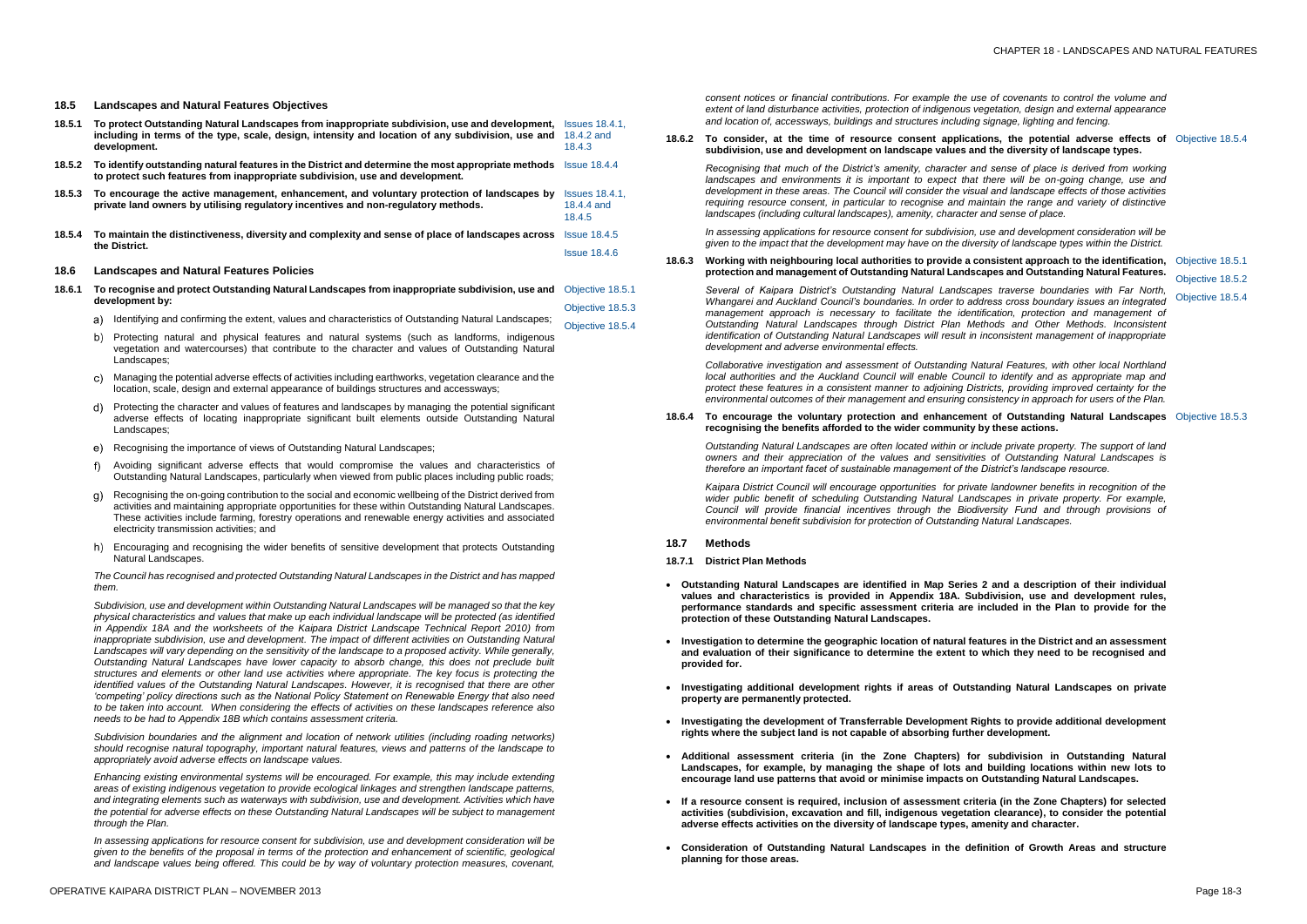### **18.7.2 Other Methods**

The Council will provide the following methods to assist land owners:-

- **Financial support - Council will investigate opportunities for discounts for resource consent fees and specific detailed assessment of landscape areas associated with the protection of landscapes;**
- **Landscape Assistance Fund – Council will establish a fund to assist in the costs of protective fencing, pest control and costs associated with establishing covenants; and**
- **Design guidelines – Council will investigate providing guidelines on how to protect landscapes and their values (e.g. information on preferred building locations, revegetation, cultural values);**
- **Maintain a register of professional consultants to provide advice on landscapes and their values;**
- **Establish and monitor a database of "significant cultural values of landscapes" - Council will record information obtained through the processing of consents and the progressive mapping of this information and work with tangata whenua on opportunities for specific cultural assessment for the District. Through the monitoring of the District Plan (see Chapter 23), Council will investigate inclusion of the outcomes of this mapping and assessment into the District Plan (e.g. if the resource management issues associated with the protection of these values are considered sufficient to warrant management intervention);**
- **The Council will provide the following methods to assist the community:-**
	- **Community liaison – Council will assist in the establishment of community care groups and will provide technical advice and will assist them in gaining funding for community projects;**
	- **Education – Council will investigate further opportunities to work with communities (both landowners and other residents) on what makes a landscape 'valued' and how they should be managed, protected and used;**
	- **Council will provide support for Landcare and Coastcare Programmes; and**
	- **Weed and Pest Management – Council will investigate further opportunities to progress weed and pest management programmes in Outstanding Natural Landscapes and significant natural areas.**
- **Active involvement with the Northland Regional Council, Far North District Council, Auckland Council, Whangarei District Council and Department of Conservation to develop a consistent approach to the protection and management of Outstanding Natural Landscapes, and outstanding natural features and landscape values – within the Northland Region – in particular to give effect to the New Zealand Coastal Policy Statement 2010 and in the development of the Northland Regional Policy Statement Review.**
- **Develop monitoring indicators for Outstanding Natural Landscapes.**
- **18.8 Outcomes**
- **18.8.1 Outstanding Natural Landscapes are mapped and protected from inappropriate subdivision, use and development.**
- **18.8.2 The characteristics and values that contribute to the diversity of landscape, amenity and character are appropriately maintained and enhanced.**
- **18.8.3 Greater community awareness and support for the protection of Outstanding Natural Landscapes.**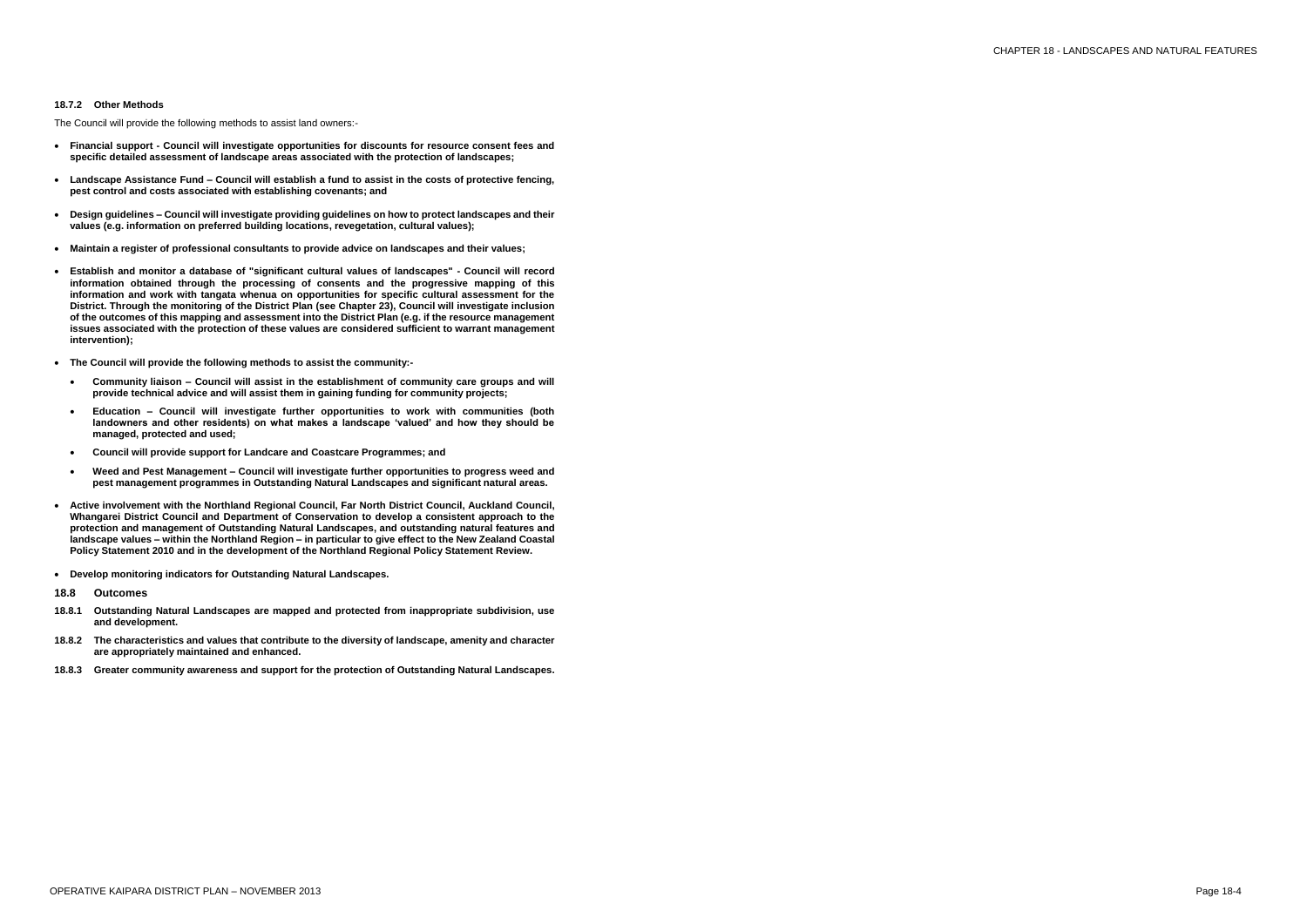w range of hills located to the north east of Dargaville. rounding rolling farmland.

- south east axis, and is partially vegetated with native rn end the Houto Forest. The high point, Maungaru, is inge and rises to 418m.

the Whangarei and Kaipara District and combines with eway' landform feature. The high point of the range (at I and gives the range its name. The landform is steep ing the skyline. The height of the feature in conjunction g land around means that the range forms a prominent g area. Second growth regenerating native vegetation

I recognisable feature in the landscape, jutting from the ecognizable form. The feature is a symmetrical cone, capped with a projection of exposed rock.

rful feature in the landscape, jutting from the riverine ble form. Viewed from the majority of angles the feature m the south-east and north-east the rock displays a

s landscape area includes the Pukekohe Hill feature ncludes the headwaters of the Waiotira Stream. The nsive area of indigenous native forest and is (in part)

ndary and is located 9km north of Maungatoroto. The  $ng$  a steep ridge which rises to a maximum height of e by Finlayson Brook Road. The portion within Kaipara of the ridge, 500m to the east of Golden Stairs Road floor. The area is visually prominent because of its is vegetation.

Ranges where it is covered with a contiguous swathe State Highway 1 and the east coast. The ranges rise andform and the contrast in topography and vegetation ninence and influence of the area.

barrier between the Kaipara and Whangarei Districts. rgely unmodified, however there is some evidence of is visible. Where development has occurred on the visible due to the use of inappropriate colouring and

to the north of Kaiwaka at the western end of the ises a localised high point rising to 238m with exposed bunding bush. Despite quarrying on its southern face on activities, the area remains linked by indigenous Bald Rock is a landmark feature on the journey north

highpoint, rising to a maximum height of 274m. It is If Maungaturoto and is encircled on its west and south vers respectively.

 $y$  the edge of the indigenous vegetation which extends

# **Appendix 18A: Schedule of Outstanding Natural Landscapes (ONLs) within the Kaipara District**

| <b>ONL Name</b>                                      | <b>Description</b>                                                                                                                                                                                                                                                                                                                                                                                                                                       | <b>ONL Name</b>                                                  | <b>Description</b>                                                                                                                                                          |  |
|------------------------------------------------------|----------------------------------------------------------------------------------------------------------------------------------------------------------------------------------------------------------------------------------------------------------------------------------------------------------------------------------------------------------------------------------------------------------------------------------------------------------|------------------------------------------------------------------|-----------------------------------------------------------------------------------------------------------------------------------------------------------------------------|--|
| <b>ONL1: Waipoua Forest</b>                          | Waipoua Forest is an extensive area of pristine forest. It is moderately elevated and broadly<br>rolling with a very simple horizon and a generally undramatic landform. The edge of upland<br>is, however dissected with deep gullies.                                                                                                                                                                                                                  | ONL8: Maungaru Range                                             | This feature comprises a long narrow r<br>The range rises steeply from the surrou                                                                                           |  |
|                                                      | This area is part of a wider area of Outstanding Landscape Area which extends northwards<br>into the adjoining District, including the Waima Forest. The vegetation types range from<br>areas of regenerating indigenous vegetation to groves of mature kauri. This forest is highly<br>visible due to elevation, scale and its 'bisection' by SH12. This road access is promoted as<br>a visitor experience in itself.                                  |                                                                  | The range is aligned on a north west $-$ s<br>forest and shrubland, with its northern<br>located at the southern end of the rang                                            |  |
|                                                      |                                                                                                                                                                                                                                                                                                                                                                                                                                                          | ONL9: Tangihua Range                                             | The Tangihua Range straddles both the<br>the Maungaru Range to form a 'gatewa<br>627m) is located at the western end ar                                                     |  |
| ONL <sub>2:</sub><br>West<br>Coast<br>Ocean<br>Beach | This area extends along the majority of the Tasman coastline, and the western edge of the<br>District. It is approximately 78km in length starting about 13km above the apex of North<br>Head and running up to the District's northern boundary at the Waipoua River. Maunganui<br>Bluff (which is defined as a separate area) forms the only short break in this area.                                                                                 |                                                                  | and rugged, with a jagged ridge forming<br>with the contrasting relatively low lying I<br>backdrop to much of the surrounding a<br>clothes the upper slopes of the feature. |  |
|                                                      | The character of this area is very exposed and remote, with limited opportunities for access<br>and few isolated settlements. The beach stretches in a simple virtually straight line and has<br>a consistent cross section with the intertidal expanse of the beach running in to the elevated<br>bank of the historic dune. Erosion of the exposed rocky headlands, and deposition of sand                                                             | ONL10: Maungaraho                                                | Maungaraho is a very prominent and re<br>riverine plain with an immediately reco<br>clad with indigenous vegetation and ca                                                  |  |
|                                                      | in the embayment's, has resulted in this relatively straight shoreline on this coast.                                                                                                                                                                                                                                                                                                                                                                    | ONL11: Tokatoka                                                  | Tokatoka is a distinctive and powerful<br>plain with an immediately recognisable                                                                                            |  |
|                                                      | Vegetation cover is sparse. Dunefield grasses are found on the least mobile areas of sand<br>and either pasture or a mixed coastal scrub of exotic and indigenous species cover most of<br>the backshore bank. More established vegetation including flax and pohutukawa is found                                                                                                                                                                        | ONL12: Pukekohe Hill                                             | is a symmetrical cone, viewed from t<br>strikingly narrow form.                                                                                                             |  |
|                                                      | in the gullies which occasionally open out onto the beach.                                                                                                                                                                                                                                                                                                                                                                                               |                                                                  | Located 8km north of Paparoa, this la<br>which has a height of 201m and inclu                                                                                               |  |
|                                                      | Built development occurs in isolated pockets at Glinks Gully, Baylys Beach, Omamari and<br>Aranga. These tend to be restricted in area and have a limited impact on the character of                                                                                                                                                                                                                                                                     |                                                                  | landscape area comprises an extensiv<br>protected as a scenic reserve.                                                                                                      |  |
| ONL3: Tutamoe<br>Kaihu<br>Marlborough Forest         | the beach.<br>This forest contains extensive areas of elevated pristine native forest, with broadly rolling<br>upland. Some portions, such as the Kaihu Forest /Tutamoe are notable for the precipitous<br>vegetated slopes and largely flat and extensive summit.                                                                                                                                                                                       | ONL13: Mareretu Forest                                           | This area straddles the District bounda<br>Mareretu State forest extends along a<br>361m. It is bound on its southern side b<br>District comprises the western end of       |  |
|                                                      | Whilst the upper portion of the elevated areas retain their vegetation cover, the lower slopes<br>have been cleared for pasture or are planted in forestry.                                                                                                                                                                                                                                                                                              |                                                                  | and rises sharply from the valley floo<br>elevation and continuity of indigenous                                                                                            |  |
| ONL4: Maunganui Bluff                                | Maunganui Bluff is a prominent and highly visible feature rising above the surrounding<br>landscape. To the seaward side the land falls precipitously from a narrow ridge to the sea.<br>On the landward side the landform shelves more slowly. Indigenous vegetation, sculpted<br>by the wind clings to the slopes. The gently curved valley of the Waitapu Stream hangs                                                                                | ONL <sub>14</sub> :<br><b>Bream</b><br>Tail<br>Brynderwyn Ranges | This area includes the Brynderwyn Ra<br>of indigenous vegetation between Sta<br>sharply from the surrounding rolling land<br>serves to accentuate the visual promine        |  |
|                                                      | between the northern and main 'summits'.<br>Two small settlements cluster, one at the northern end and the other at the southern end<br>of the bluff.                                                                                                                                                                                                                                                                                                    |                                                                  | The ranges also form a perceptual bar<br>The vegetation within the area is large<br>clearance and the cutting of tracks is                                                  |  |
| <b>ONL5: Trounson Kauri Park</b>                     | This park covers an area of 450ha and is just under 300m at its highest point. It forms a<br>discrete area of native bush set within rural landscape, and the scale of the vegetation,                                                                                                                                                                                                                                                                   | <b>ONL15: Bald Rock</b>                                          | elevated land it is sometimes very vis<br>materials.<br>Prominent volcanic feature located to                                                                               |  |
|                                                      | most notably the kauri, accentuates this feature.<br>The area includes the catchments of several first order streams of a tributary of the Waima                                                                                                                                                                                                                                                                                                         |                                                                  | Brynderwyn ranges. The rock comprise<br>rock faces protruding from the surrour<br>and the encroachment of production<br>vegetation with the adjoining areas. Ba             |  |
|                                                      | Stream. The bush comprises significant stands of large kauri and provides as a notable<br>mainland island with good kiwi population.                                                                                                                                                                                                                                                                                                                     |                                                                  |                                                                                                                                                                             |  |
| <b>ONL6: Kai-Iwi Lakes</b>                           | The Kai-Iwi lakes are a series of 3 extensive dune lakes (Waikere, Taharoa and Kai iwi) set<br>within rural landscape.                                                                                                                                                                                                                                                                                                                                   | ONL16: Pukearenga                                                | along State Highway 1.<br>Pukearenga comprises a localised hig                                                                                                              |  |
|                                                      | The lakes are notable for the clarity of water and are popular for recreation, including<br>boating and swimming. A campground is located to the south of Lake Taharoa.                                                                                                                                                                                                                                                                                  |                                                                  | located 4 to 5km to the south east of M<br>sides by the Wairau and Kaiwaka River                                                                                            |  |
| ONL7: Mangatipa                                      | Mangatipa is located 12km to the north west of Tangiteroria. It covers an area of<br>approximately 660ha and is a broad dissected peak, with deep valleys and prominent spurs.<br>It rises to almost 500m and is a locally prominent landform. The vegetation comprises a mix<br>of young podocarp-hardwood forest and shrubland and covers most of the feature although<br>on the north western face an area of pasture detracts from its 'naturalness' |                                                                  | The edge of the feature is defined by the<br>to the foot of its steep slopes.                                                                                               |  |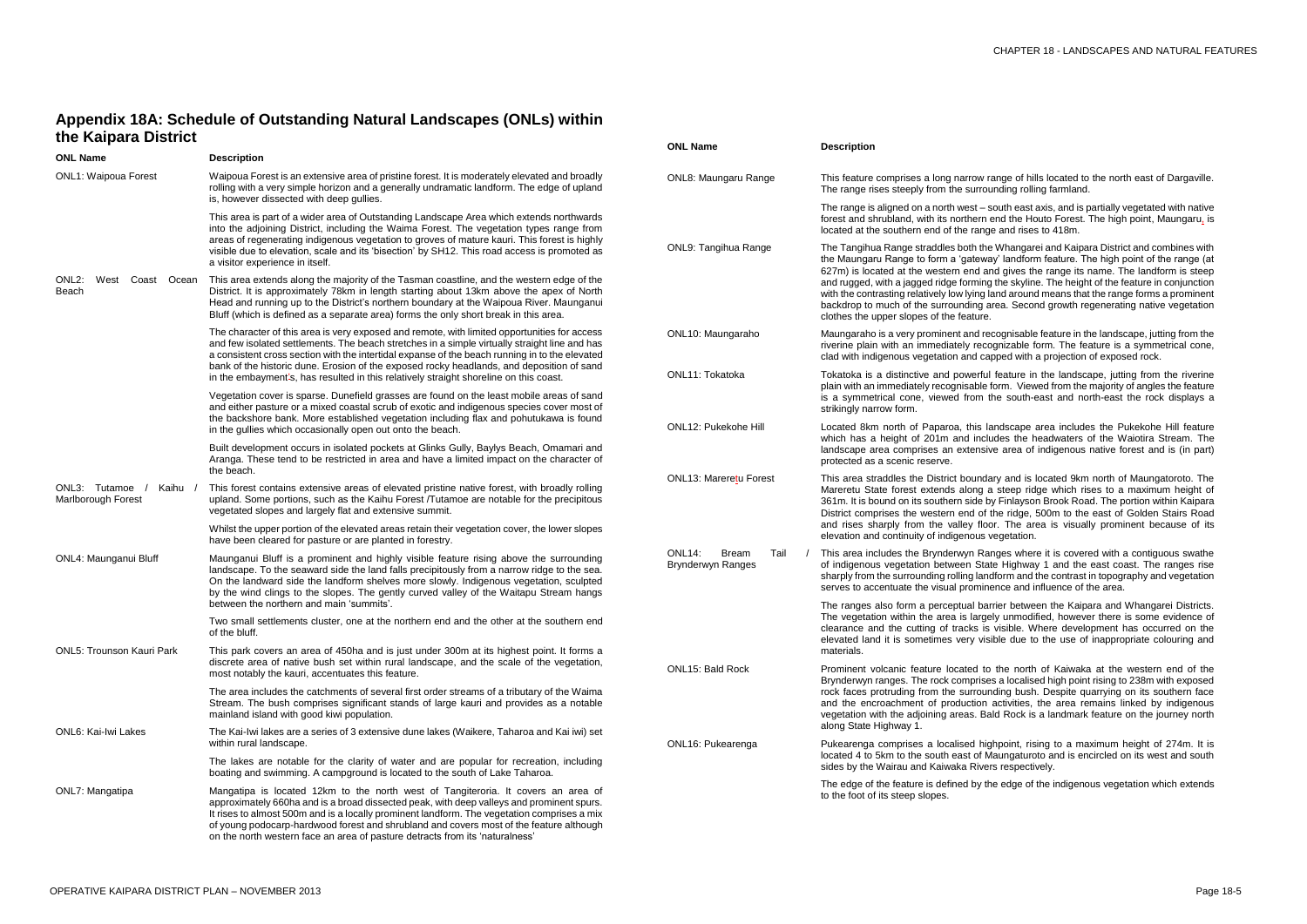| ONL17: Pukekaroro                                         | The Pukekaroro Dome is noted in the New Zealand Geopreservational Inventory as a<br>feature of importance. It is located 2km to the north of Kaiwaka and is a prominent feature<br>visible to vehicles on the State Highway.                                                                                                                                                                                                                                                                                                                                                                          |
|-----------------------------------------------------------|-------------------------------------------------------------------------------------------------------------------------------------------------------------------------------------------------------------------------------------------------------------------------------------------------------------------------------------------------------------------------------------------------------------------------------------------------------------------------------------------------------------------------------------------------------------------------------------------------------|
|                                                           | The area includes the vegetated portion of the dome which extends from the foot of the<br>steep slope at its margins. The dome rises to a height of 301m. The feature has a dense<br>covering of native forest, mainly kauri which is relatively young and growing in dense<br>thickets. The area is a Scenic Reserve.                                                                                                                                                                                                                                                                                |
| <b>ONL Name</b>                                           | <b>Description</b>                                                                                                                                                                                                                                                                                                                                                                                                                                                                                                                                                                                    |
| <b>ONL18: Bream Tail Coast</b>                            | This area lies at the north eastern apex of the District and extends about 3km south along<br>the coastal edge towards the Mangawhai harbour. The area also includes an area of<br>contiguous indigenous vegetation which, although largely separated from the coast, does<br>link to the coast at its south eastern corner. The coastal portion of the area includes a steep<br>coastal escarpment of some 100-150m in height. In places the escarpment is more<br>precipitous. The shore is lined by a narrow sandy beach and this is echoed by rocky reef<br>platforms extending out into the sea. |
|                                                           | The northern parts of the area are largely clad with indigenous coastal shrubland/forest.<br>The coastal walkway traces the coast margin of this area and this forms a link in Te Araroa<br>- 'The long Pathway'. Recent subdivision of Bream Tail Farms will result in a reduction in<br>the 'remote character' of the area.                                                                                                                                                                                                                                                                         |
| <b>ONL19: Sentinel Rock Coast</b>                         | This area extends from the south of the Bream Tail OLA for 2km to Sentinel Rock at the<br>mouth of the Mangawhai Harbour. The area is confined to a narrow coastal belt typically<br>extending to the upper edge of the coastal ridge.                                                                                                                                                                                                                                                                                                                                                                |
|                                                           | Within this area the beach tends to be wider with dunes banking up along the coastal flank<br>whilst the rocky reefs are absent. The steep coastal flanks that feature around the Tail are<br>present here, although lower and more undulating. Pohutukawa remains the prevalent<br>coastal tree and dominates with large groves at the southern end of the area.                                                                                                                                                                                                                                     |
|                                                           | Recent subdivision of the elevated land at the mouth of the harbour detracts significantly<br>from this vegetated feature.                                                                                                                                                                                                                                                                                                                                                                                                                                                                            |
| ONL20: Mangawhai Barrier Spit                             | This area comprises a 4km long spit of sand dunes, ocean beach and estuarine shore which<br>separates the Mangawhai Harbour from the open sea. It ranges from 200m in width at its<br>narrowest, to over 1km wide at its base.                                                                                                                                                                                                                                                                                                                                                                        |
|                                                           | While predominantly natural and unmodified, small areas of exotic tree species, such as<br>pines and wattle detract from the naturalness of this area.                                                                                                                                                                                                                                                                                                                                                                                                                                                |
| ONL21:<br>Te<br>Kopua<br>Point<br>headland & harbour edge | Also known as Pakaurangi Forest, this area comprises a vegetated headland which extends<br>out into the Kaipara harbour at the mouth of the Arapaoa River and a length of coast 2 to<br>3km in length. The area is understood to be the most extensive area of indigenous forest<br>and shrubland within the Otamatea Ecological District.                                                                                                                                                                                                                                                            |
| ONL22: North Head Dune Lakes                              | This area is located near the apex of North Head and 2.5km from Pouto. The area<br>comprises a number of waterbodies that includes Lake Humuhumu, Rotootuaru,<br>Rotokawau, Waingata, Kanono and Kahuparere. The western edge of the area is defined<br>by the pine plantations associated with North Head.                                                                                                                                                                                                                                                                                           |
| ONL23: North Head Coast &<br>western dune lakes           | This area contains the coastal duneland landscape at the apex of North Head. Near the<br>harbour mouth the area is between half a kilometre and two kilometres in width whilst on<br>the western edge of the area it widens to an average of some three kilometres including<br>lakes Whakanene, Mokeno and Karaka.                                                                                                                                                                                                                                                                                   |
|                                                           | The area is remote and, on its western edge is very exposed with a spacious character.<br>This spaciousness is due to most of the area lacking the coastal bank of the beach to the<br>north. Instead, the predominant character is formed by the extensive duneland and low<br>shrubland vegetation. Behind this dunefield lies the largest three dune lakes and a number<br>of smaller freshwater lakes. Surrounding these features is an extensive area of wetland<br>supporting indigenous wetland vegetation.                                                                                    |
|                                                           |                                                                                                                                                                                                                                                                                                                                                                                                                                                                                                                                                                                                       |

Note: Worksheets developed as part of the Kaipara District Landscape Technical Report (2010) provide more detail on the values identified for each of these features and will be considered in addition to the summaries of the physical characteristics and values identified in this Appendix.